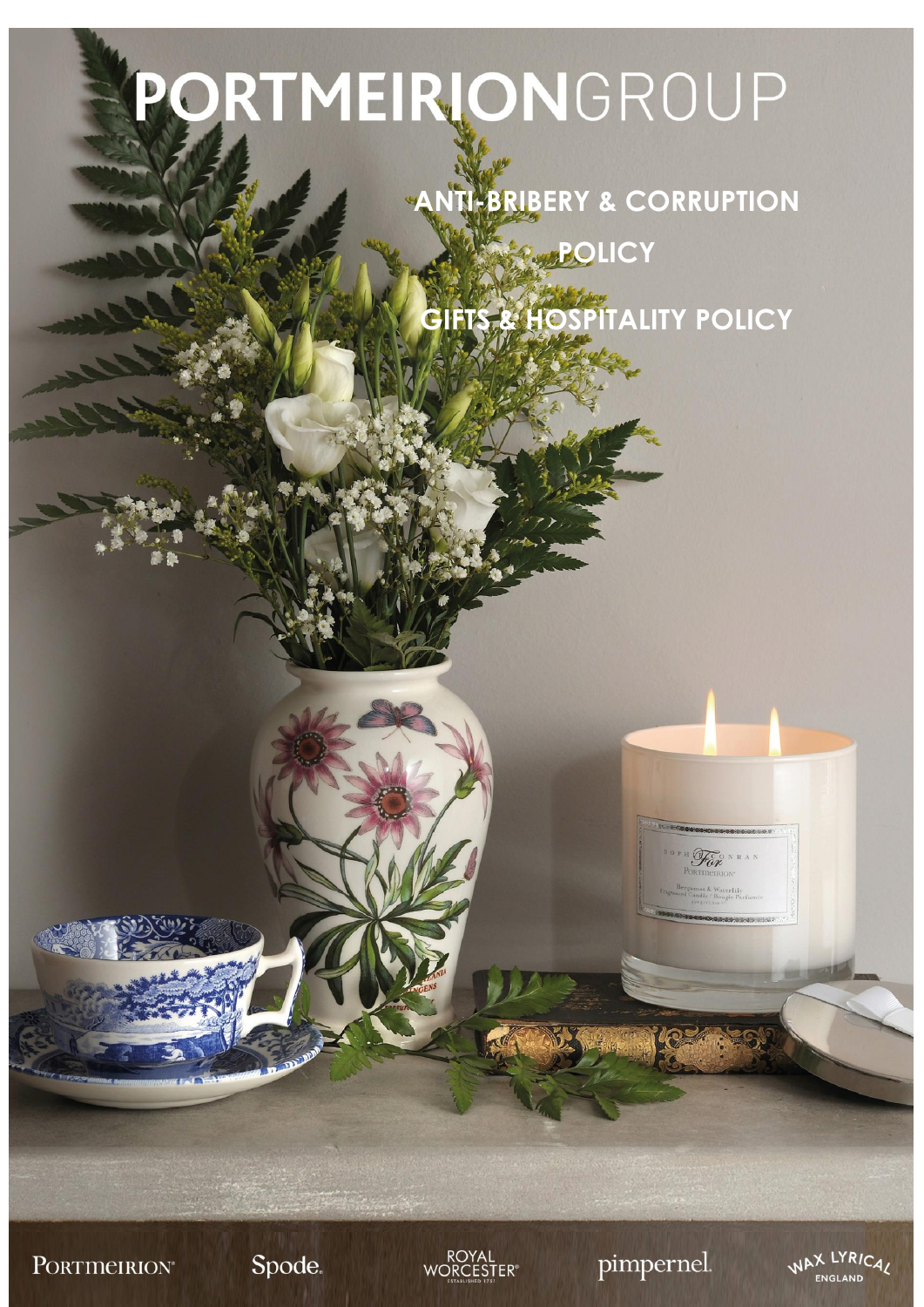## PORTMEIRIONGROUP

## **Anti-Bribery and Corruption Policy**

**and**

**Gifts and Hospitality Policy**



*on 15 March 2022 Reviewed and Approved by the Directors of Portmeirion Group PLC*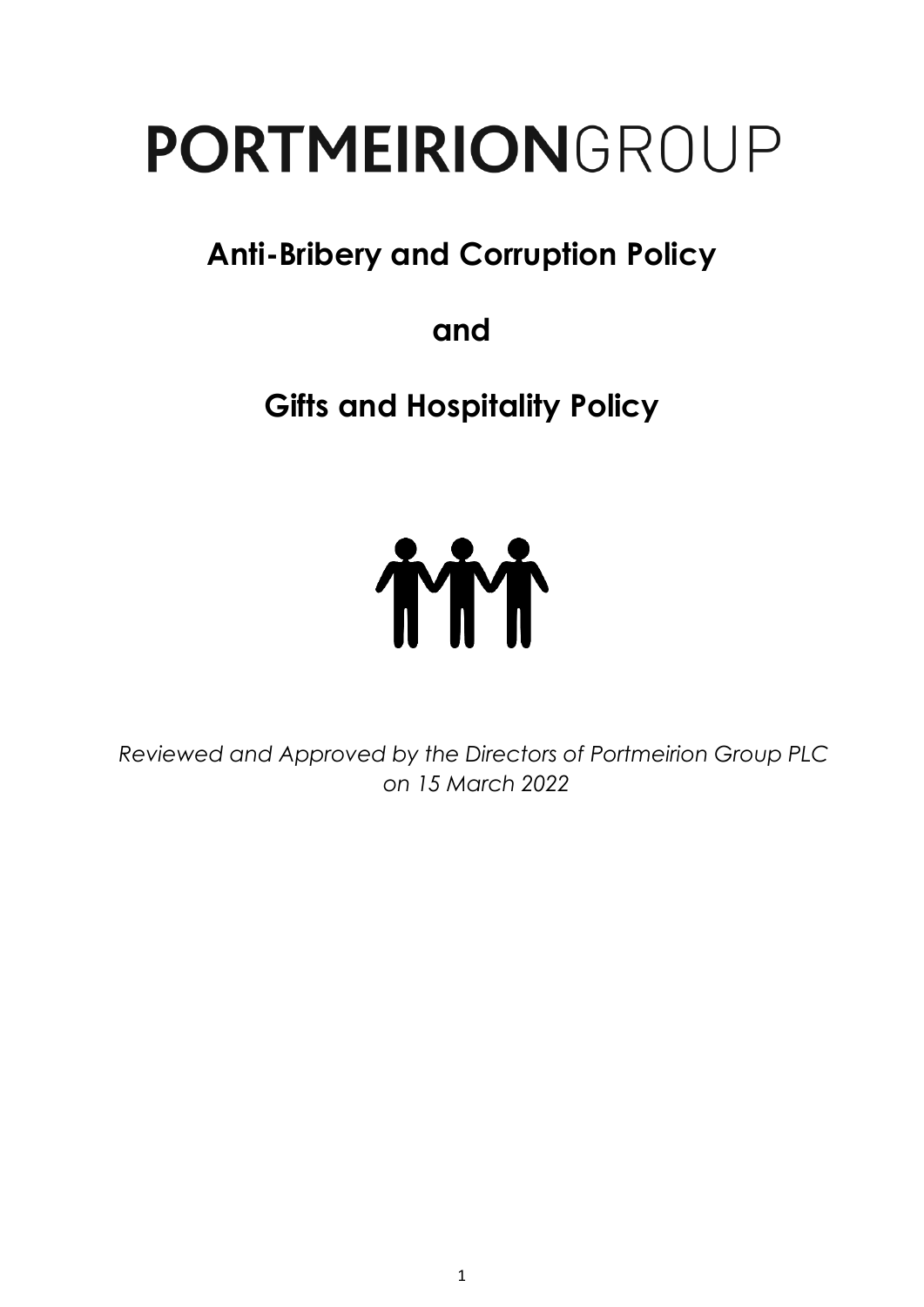### **Anti-Bribery and Corruption Policy**

#### **Introduction**

This policy applies to Portmeirion Group PLC and its subsidiaries, (*including Wax Lyrical Limited*) ("Portmeirion Group") and its officers, employees, agents, intermediaries, consultants, distributors, suppliers and associated companies working on Portmeirion Group's behalf anywhere in the world ("Officers, Employees and Business Partners"). All Officers, Employees and Business Partners are required to comply with this policy and its principles and obligations to ensure that Portmeirion Group remains untainted by bribery or corruption.

It is Portmeirion Group's policy to conduct all of our business in an honest and ethical manner. Portmeirion Group will not tolerate any acts or attempted acts of bribery and corruption and is committed to acting professionally and ethically in all our business dealings and relationships, wherever we operate, and we are committed to implementing and enforcing effective systems to counter bribery and corruption.

The purpose of this policy is to set out Portmeirion Group's responsibilities and the responsibilities of those working for us, in observing and upholding our position on bribery and corruption. This policy provides information and guidance to those working for us on how to recognise and deal with bribery and corruption issues.

In this policy, any references to "third party", means any individual or organisation you come into contact with during the course of your work for us, and includes actual and potential clients, customers, suppliers, distributors, business contacts, agents, advisers, and government and public bodies, including their advisors, representatives and officials, politicians and political parties.

#### **Who is responsible for this policy?**

The Group Company Secretary (Portmeirion) and Managing Director (Wax Lyrical) have overall responsibility for this policy and is responsible for ensuring that it is adhered to. However, everyone who works for and with Portmeirion Group must also take responsibility to prevent bribery or corruption.

#### **What is bribery and corruption?**

Corruption is the misuse of office or power for private gain. Bribery is a form of corruption. It means giving or receiving money, gifts, hospitality or anything else of value as an inducement to a person to do something which may be dishonest or illegal in the course of doing business. In other words, bribery is designed to make a person act wrongly to secure some form of advantage for themselves or the Company.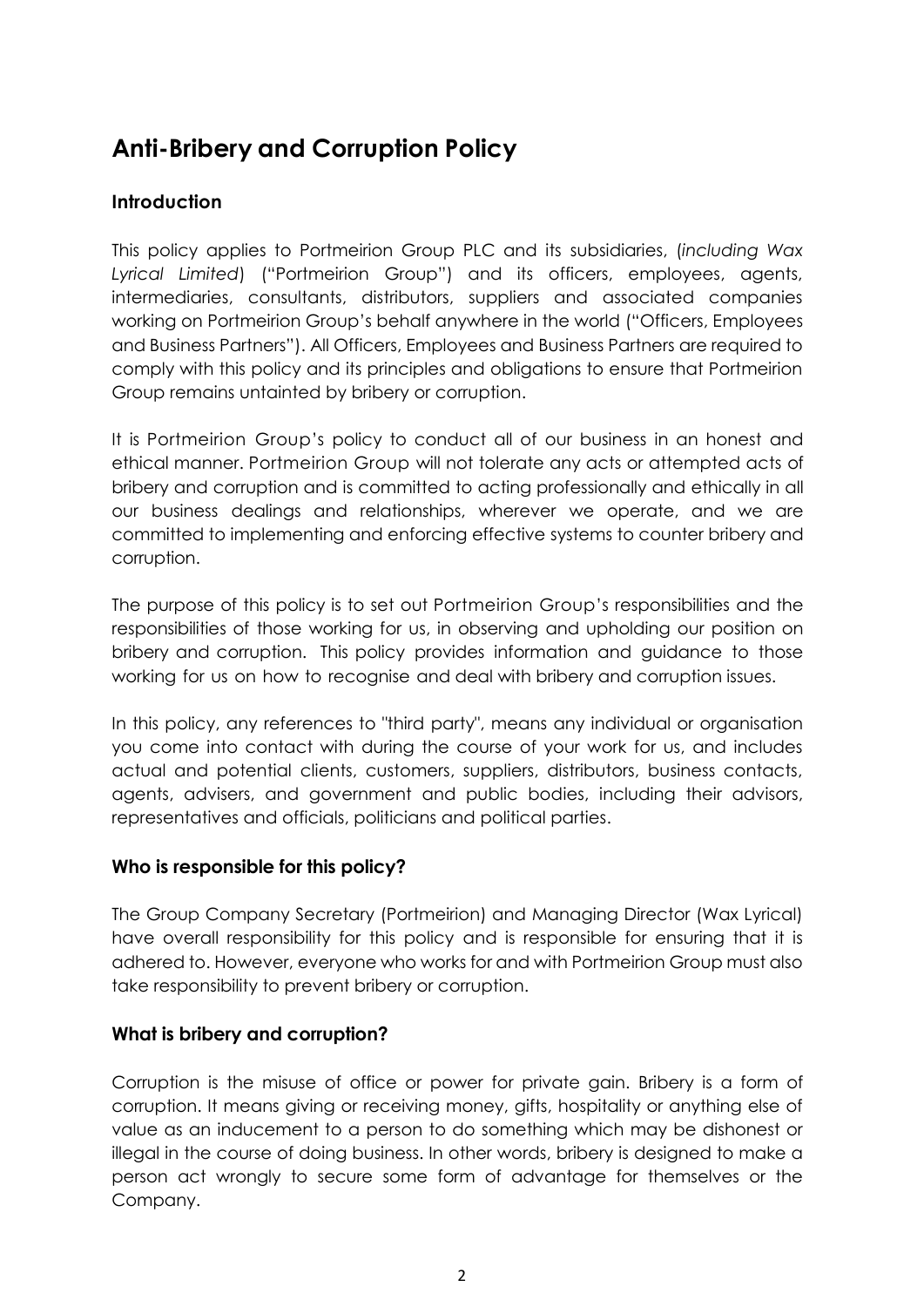#### **Who can be involved in bribery and in what circumstances?**

Bribery and corruption may be committed by Portmeirion Group's:

- employees, officers or directors and anyone they authorise to do things on its behalf;
- representatives and other third parties who act on its behalf;
- suppliers; and
- customers (e.g. they might try to induce an Officer or Employee to give them more favourable terms).

Bribery can occur in both the public and private sectors. The person receiving the bribe is usually in a position to influence the award or the progress of business and may include government or other public officials.

#### **The legal position**

The Bribery Act 2010 contains two general offences covering the offering, promising or giving of a bribe ("active" bribery) and the requesting, agreeing to receive or accepting of a bribe ("passive" bribery). The Act also introduced a new form of corporate liability for failing to prevent bribery on behalf of a commercial organisation.

An individual who is found to have committed an offence of bribery can be imprisoned for a term of up to ten years, and Portmeirion Group could face an unlimited fine for any bribery related offences committed by a person associated with us. The implications for Portmeirion Group are very serious; for example, we could be excluded from tendering for contracts and could suffer inevitable damage to our reputation. We therefore take our responsibilities in this regard very seriously.

It does not matter whether the bribery occurs in the UK or abroad and a corrupt act committed abroad may well result in a prosecution in the UK.

As a result, all Officers, Employees and Business Partners are required to comply with the procedures which Portmeirion Group has put in place to prevent persons associated with us from committing acts of bribery and corruption.

#### **Our position on bribery**

Portmeirion Group aims to conduct its business to the highest legal and ethical standards and it takes a zero-tolerance approach to bribery and corruption in any form by any of its Officers, Employees and Business Partners.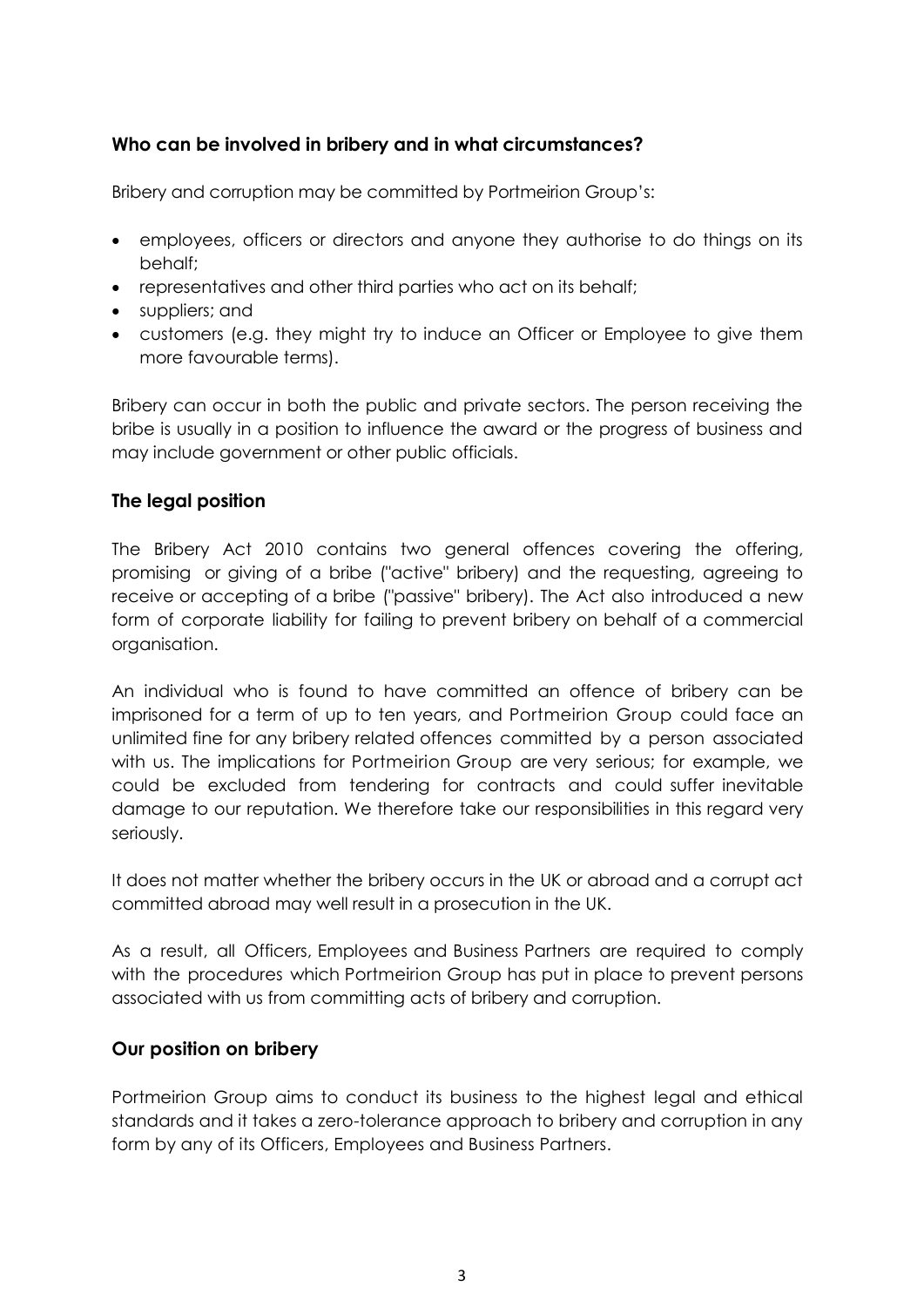Portmeirion Group understands that different parts of the world have different social and cultural customs and it understands the need to be sensitive to these customs. For example, there are cultures in which refusing (or even failing to offer) a gift is considered impolite, and could alienate a key contact. However this does not affect our commitment to prevent any bribery or corruption and any giving or receiving of a gift or hospitality must comply with the spirit and intention of this policy.

The risk of bribery or corruption within Portmeirion Group will vary depending on particular work areas. The Group Company Secretary (Portmeirion) and Managing Director (Wax Lyrical) will work with the key people who are responsible for assessing the level of risk for their area.

#### **Records**

It is essential that Portmeirion Group keeps full and accurate records of all its financial dealings. Transparency is vital and false or misleading records could be very damaging to Portmeirion Group. Under money laundering regulations Portmeirion Group's lawyers and accountants are obliged to report to the relevant authorities anything which appears to be irregular or may amount to bribery or corruption.

#### **Monitoring**

The Group Company Secretary (Portmeirion) and Managing Director (Wax Lyrical) will monitor this policy regularly to make sure it is being adhered to. In doing this they act in the interest of Portmeirion Group as a whole and it is therefore the responsibility of all Officers, Employees and Business Partners to help them in this.

#### **Personal responsibility**

Officers, Employees and Business Partners are responsible:

- for reading and knowing the contents of this policy;
- for keeping full and accurate records of all cases where bribery is suspected;
- for reporting cases where they know or have a reasonable suspicion that bribery has occurred or is likely to occur.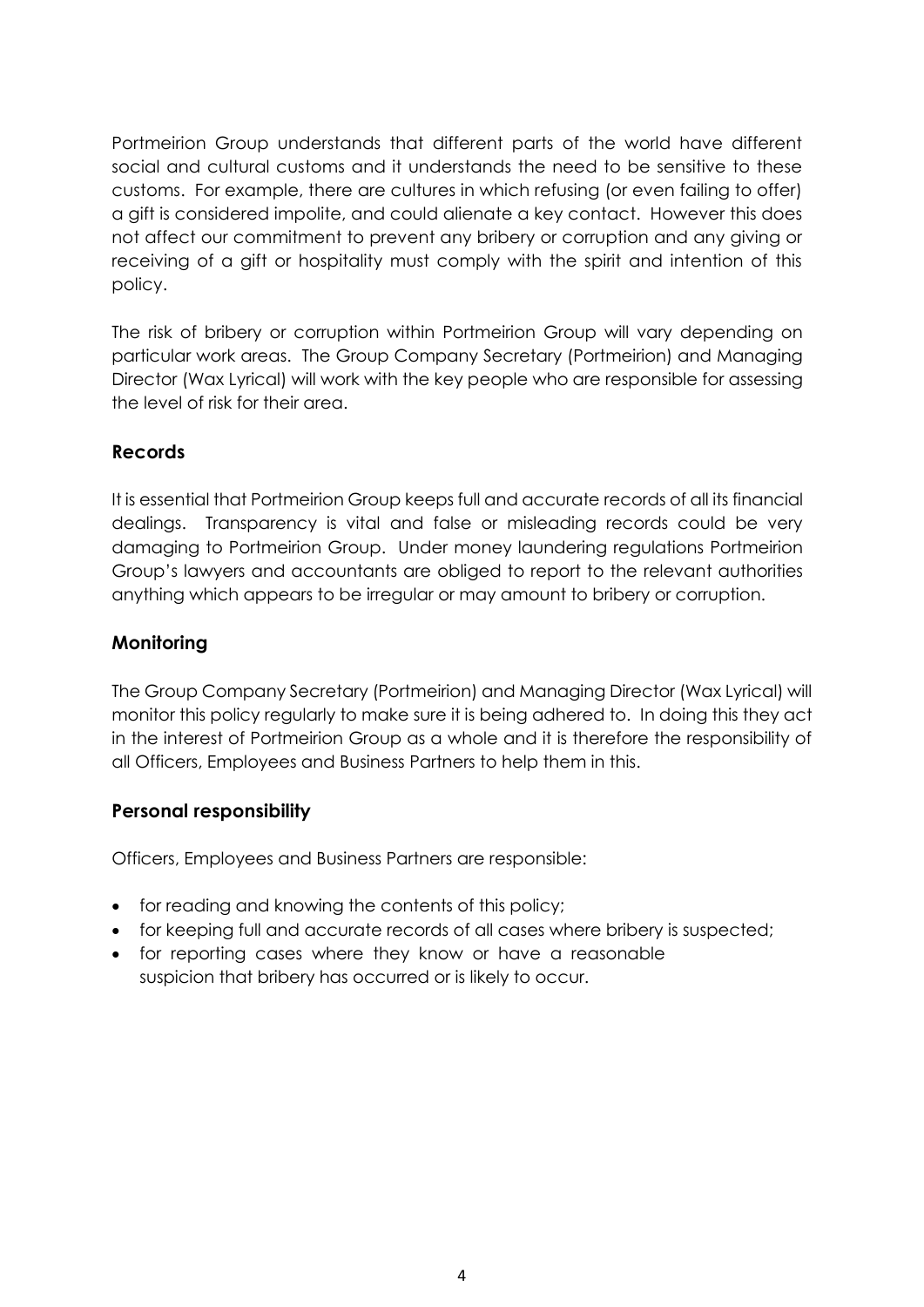### **Gifts and Hospitality Policy**

For the purposes of this section, the following terms shall have the following meanings:

| "Connected Person" | Any organisation or individual (other than an Officer or<br>Employee of Portmeirion Group) who has or may have any<br>connection with or influence over the business of<br>Portmeirion Group. |
|--------------------|-----------------------------------------------------------------------------------------------------------------------------------------------------------------------------------------------|
| "gift"             | A financial or other benefit, offered, given, solicited or<br>received without any obligation to provide any payment or<br>benefit in return.                                                 |
| "hospitality"      | The offering or providing of any facility either free or at a<br>reduced rate which is designed to increase the comfort<br>and pleasure of the person to whom the hospitality is being        |

Hospitality and promotional, or other business expenditure which seeks to improve the image of Portmeirion Group, or to establish cordial relations with our clients, suppliers and business partners, is recognised as an accepted and important part of doing business.

meals, accommodation, travel or car hire.

provided. For example free or reduced rate entertainment,

However, Portmeirion Group does not permit any Officer or Employee to, directly or indirectly, and whether in his/her personal capacity or on behalf of Portmeirion Group:

- to solicit any gift or hospitality in the course of his/her employment;
- to accept a gift or hospitality from a third party if you know or suspect that it is offered or provided with an expectation that a business advantage will be provided by Portmeirion Group in return;
- to offer or to give or to receive from any Connected Person any of the following:
	- a personal or corporate gift in excess of a value of £100.00;
	- hospitality in excess of a value of £500.00;

 $\overline{a}$ 

 $\bullet$  to offer or to give a donation in excess of a value of £50.00, to any political<sup>1</sup>, charitable<sup>2</sup> , or not-for-profit organisation where a trustee, manager or beneficiary of that organisation is a Connected Person or is related to a Connected Person;

<sup>1</sup> *The making of political donations requires the approval of the Board of Directors of Portmeirion Group PLC. The Board's policy is not to make political donations.* 

<sup>2</sup> *Wax Lyrical makes regular donations of gift bags to charity. These are managed by the HR Manager. No employee should authorise a gift to a charity without authorisation from the HR Manager or Managing Director (Wax Lyrical) or Group Company Secretary or HR Director (Portmeirion). Such donations cannot be made with the intention of gaining business advantage.*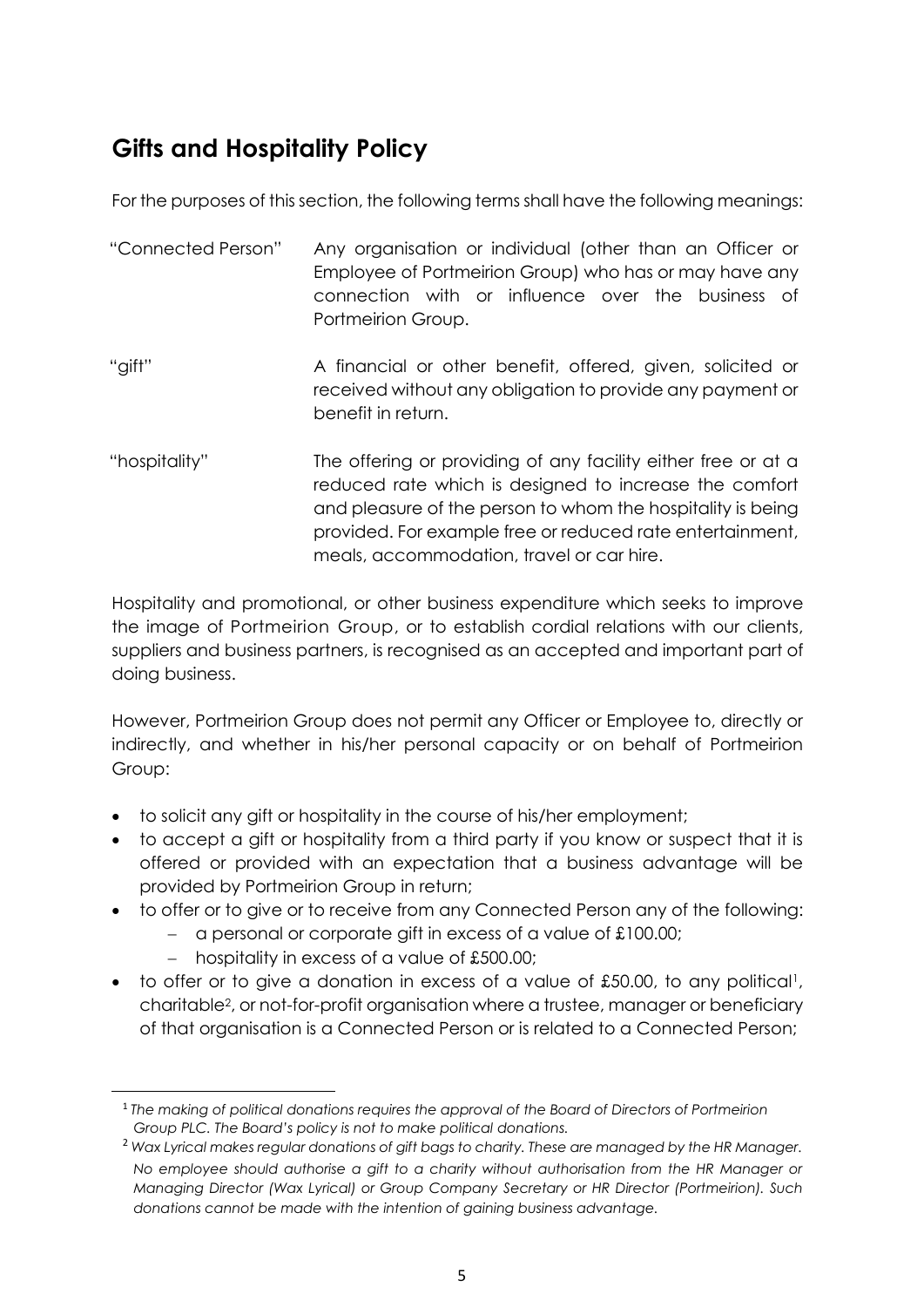- to offer, to give or to receive any gift or hospitality which is in breach of the applicable law. Consequently the law must be checked before any gift or hospitality is offered, given or received;
- to threaten or retaliate against another worker who has refused to commit a bribery offence or act of corruption or who has raised concerns under this policy; or
- to engage in any activity that might lead to a breach of this policy.

The cost of travel and overnight accommodation should not be accepted without the prior approval of the Group Company Secretary (Portmeirion), Managing Director (Wax Lyrical), or a board director as this is not, in most circumstances, considered gift/hospitality which is appropriate or reasonable in value. Officers and Employees may accept frequent flyer miles awarded by airlines for business travel for Portmeirion Group, provided that the travel option selected is in accordance with the corporate travel policy.

#### **Receiving gifts**

Where a gift is offered which clearly has a value in excess of £100.00, this should politely be declined and returned in a timely manner. If it would be awkward to refuse the gift it should only be accepted with the approval of the Group Company Secretary (Portmeirion) or Managing Director (Wax Lyrical) and handed over to the approver. Gifts of money should not be accepted in any circumstances even if it is indirect such as money to be spent on acquiring items or credit benefits such as a bet at a corporate event.

#### **Giving gifts**

In exceptional circumstances it may be appropriate to give a gift which has a value in excess of £100.00. Such gifts should only be given with the prior approval of the Group Company Secretary (Portmeirion), Managing Director (Wax Lyrical) or a board director.

Any gift must be proportionate and genuinely intended to achieve some legitimate objective e.g.:

- to improve the image of Portmeirion Group;
- to better present Portmeirion Group's products and services;
- to establish or preserve cordial relations with the recipient;
- the gift should not to any extent be intended to seek to entice the recipient to do business which may not otherwise be undertaken.

Furthermore, any gift must:

- be given in Portmeirion Group's name, not in your name;
- not include cash or a cash equivalent (such as gift certificates or vouchers);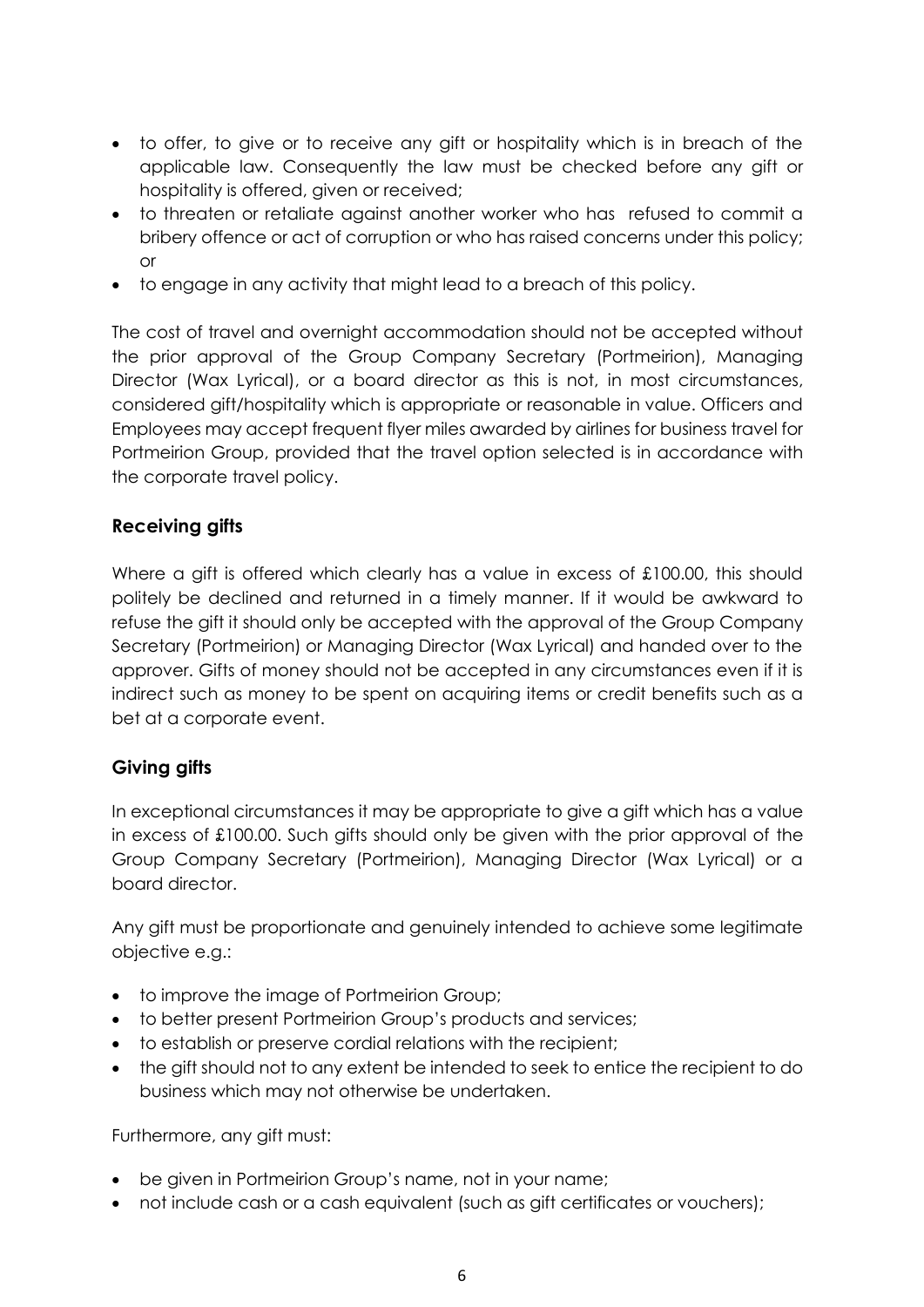- be appropriate in the circumstances (for example, the giving of small gifts at Christmas time);
- comply with the applicable law; and
- be given openly, not secretly.

#### **Receiving hospitality**

Reasonable offers of hospitality from a Connected Person such as an occasional meal, invitations to events, functions or other gatherings that are social in nature may be accepted.

Reasonable hospitality even if within the threshold of £500.00 should only be accepted if:

- the host is present;
- the purpose is to hold a bona fide business discussion or to develop better business relations, and does not create any form of obligation; and
- the entertainment was openly offered and not solicited.

The hospitality must be commensurate with general customary practice and reasonable in value. As a guide, apply "The Times Test" – if a friend, colleague or third party were to read that you had accepted this hospitality would you be embarrassed or concerned that they might consider your business judgement could have been influenced – if so, you should not give or accept the hospitality.

#### **Giving hospitality**

Hospitality in excess of the threshold of £500.00 should only be offered to Connected Persons with the consent of the Group Company Secretary (Portmeirion), Managing Director (Wax Lyrical) or a board director.

The hospitality must be genuinely intended to achieve some legitimate objective e.g.:

- to improve the image of Portmeirion Group;
- to better present Portmeirion Group's products and services;
- to establish or preserve cordial relations with the recipient.

The hospitality should not to any extent be intended to seek to entice the recipient to do business which may not otherwise be undertaken.

#### **Facilitation payments**

We do not make, and will not accept, facilitation payments or "kickbacks" of any kind. Facilitation payments are typically small, unofficial payments made to secure or expedite a routine government action by a government official.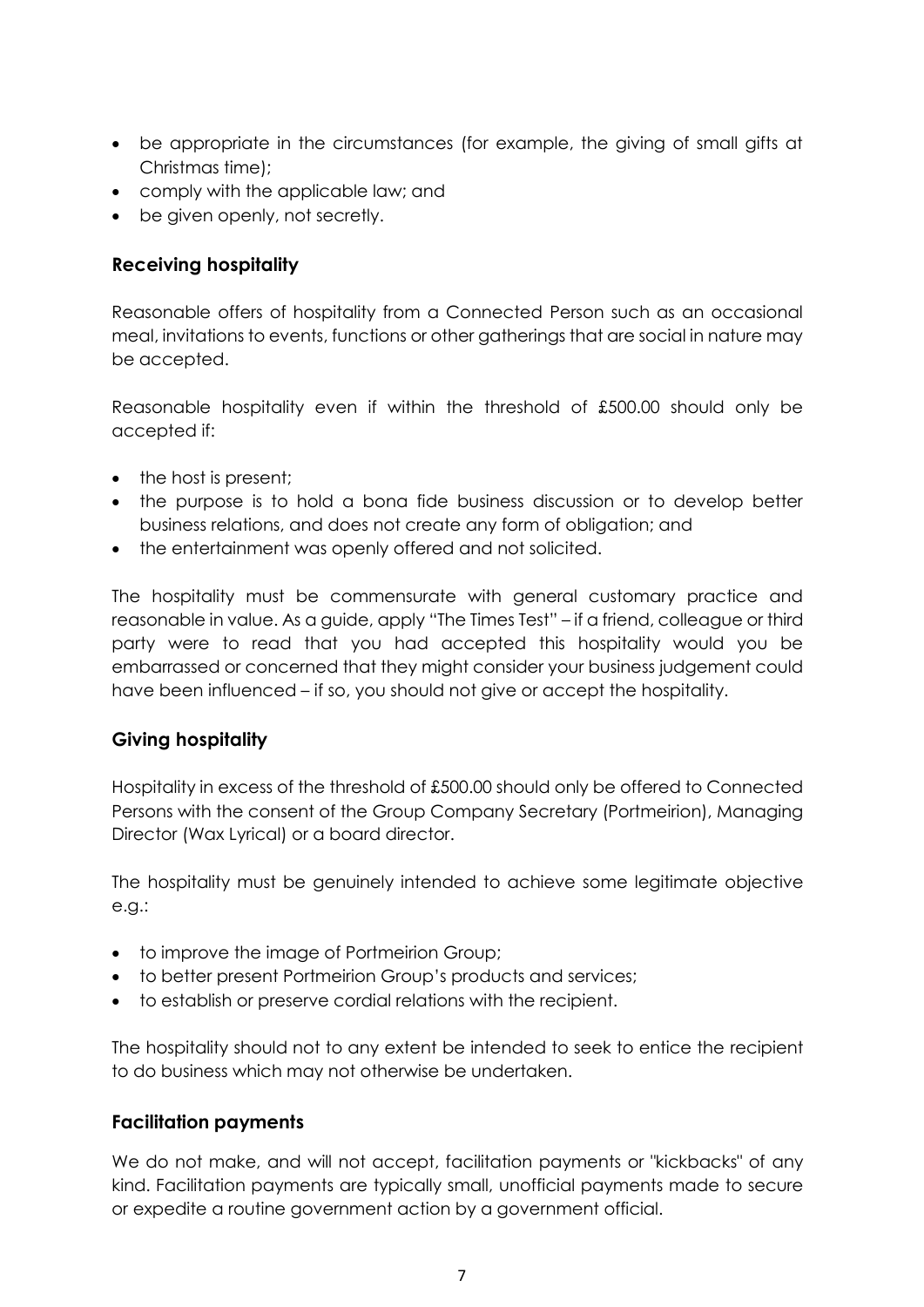If you are asked to make a payment on Portmeirion Group's behalf, you should always be mindful of what the payment is for and whether the amount requested is proportionate to the goods or services provided. You should always ask for a receipt which details the reason for the payment. If you have any suspicions, concerns or queries regarding a payment, you should raise these with the Group Company Secretary (Portmeirion) or Managing Director (Wax Lyrical).

Kickbacks are typically payments made in return for a business favour or advantage. All Officers and Employees of Portmeirion Group must avoid any activity that might lead to, or suggest, that a facilitation payment or kickback will be made or accepted by us.

#### **Keeping records**

Every Officer and Employee of Portmeirion Group must notify the Group Company Secretary (Portmeirion) or Managing Director (Wax Lyrical) of all hospitality and gifts accepted or offered. The Group Company Secretary (Portmeirion) and Financial Controller (Wax Lyrical) will enter these details into the Gifts and Hospitality Register. The Group Company Secretary (Portmeirion) and Financial Controller (Wax Lyrical) will review and monitor the Gifts and Hospitality Register(s).

You must ensure all expenses claims relating to hospitality, gifts or expenses incurred to third parties are submitted in accordance with our expenses policy and specifically record the reason for the expenditure.

All accounts, invoices, memoranda and other documents and records relating to dealings with third parties, such as clients, suppliers and business contacts, should be prepared and maintained with strict accuracy and completeness.

#### **Reporting procedure**

Every Officer or Employee of Portmeirion Group has a responsibility to speak out if they suspect corruption or are aware of any gifts or hospitality given or received which may be in breach of this policy. Any concern in respect of such breach by:

- another staff member:
- a third party who represents us;
- by one of our suppliers, customers or competitors;

must be reported to the Group Company Secretary (Portmeirion) or Managing Director (Wax Lyrical) as soon as possible, or in accordance with the procedure set out in the Portmeirion Group Whistleblowing Policy, which is available from the HR department. This report may be made anonymously.

Officers or Employees who refuse to accept or offer a bribe, or those who raise concerns or report another's wrongdoing, are sometimes worried about